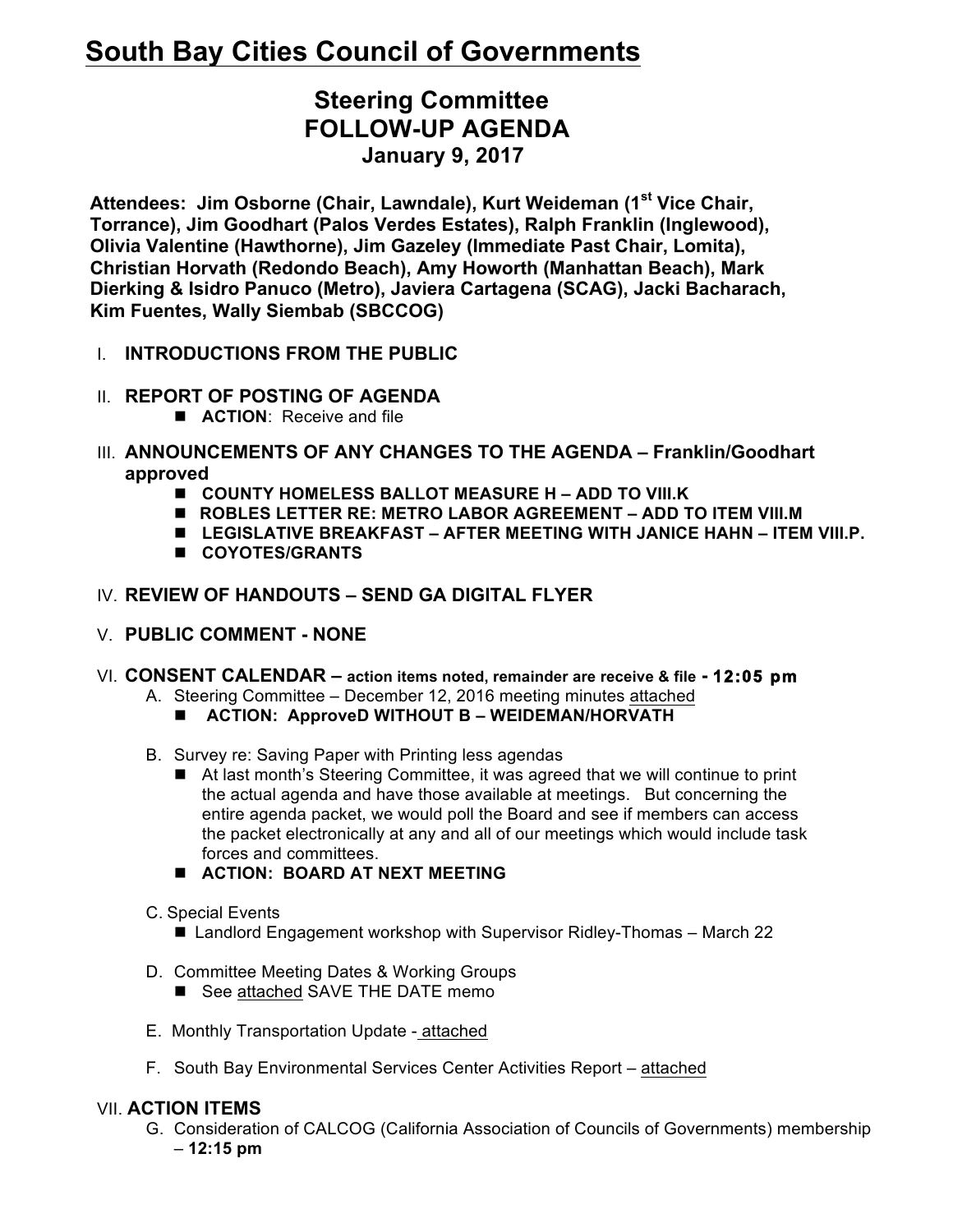- Staff memo and fact sheet from CALCOG attached
- **E** CALCOG IS A NON-PROFIT. ONLY ENTITY IN THE STATE WITH ALL MPOS **AS MEMBERS – 45 MEMBERS – 18 MPOS. INTERACTS WITH STATE. 3 BOARD MEETINGS/YEAR – COULD PARTICIPATE BY PHONE. ONE ELECTED REP FROM EACH COG. NON-TRANSPORTATION COG DUES ARE \$2500/YEAR. JUNE = LEG DAY. 5-6 EXECUTIVE DIRECTORS MEETINGS/YEAR. MONTEREY CONFERENCE MARCH 30 & 31**
- **GOODHART LARGE MUNICIPAL PLANNING ORGANIZATIONS EX. 7 OR 8.**
- **N VALUE? WHAT WOULD WE DO DIFFERENTLY FROM THEM?**
- HOWORTH TRY FOR A YEAR AND BE ACTIVE MEMBER AND SEE WHAT IT **HAS TO OFFER. OUR VOICE SHOULD BE REPRESENTED. ADVOCACY AND LOBBYING.**
- **FRANKLIN CITIES ALREADY HAVE LOBBYISTS.**
- **GOODHART OTHER CITIES DON'T HAVE LOBBYISTS. HIGGINS SAID THAT OUR COG IS UNIQUE. WE DO DIFFERENT THINGS THAT OTHER COGS DON'T. WE COULD FASHION IT MORE TO WHAT WE DO. WE COULD GET MORE INFLUENTIAL IN THE STATE.**
- HORVATH OTHER COGS BUYING INTO OUR POINTS OF VIEW GIVES US A **STRONGER FOOTING.**

■ **ACTION:** Recommend Board approval – **MOTION BY HOWORTH/HORVATH, FRANKLIN OPPOSED**

- ASK HIGGINS TO COME DOWN TO BOARD MEETING *invite sent 1/10/17*
- H. Mid Year Budget Review **12:25 pm**
	- $\blacksquare$  Presented at the meeting
	- **n** ACTION: PRESENT AT MEETING WITH FURTHER DEFINITION OF RESERVE
- I. Approval of Invoices available at the meeting **12:40 pm**
	- n **GOODHART - \$13,000 CHECK FOR POLK DATA PAID THROUGH GRANT FUNDS**
	- n **ACTION:** Approve**D** invoices for payment **WEIDEMAN/GAZELEY**

### VIII. **INFORMATION ITEMS**

- J. 2015-2016 Audit **SHOULD BE FINAL BY THE BOARD MEETING - 12:45 pm**
- K. Board meeting agenda development **12:50 pm** 
	- $\blacksquare$  January draft

**COUNTY BALLOT MEASURE H RE: HOMELESS SERVICES – CONSIDER TAKING A POSITION AT JANUARY BOARD MEETING?**

**OSBORNE – PRO THIS BALLOT MEASURE.** 

**GOODHART – PRO – NATURALLY TO FOLLOW LA'S FUNDING.**

**VALENTINE – WHY SO MANY DIFFERENT THINGS?**

**HORVATH – THIS IS THE MONEY THAT THE COUNTY NEEDS FOR THE COMMITMENT TO THE HOMELESS THAT THEY MADE**

**RECOMMEND BOARD ENDORSE – FRANKLIN/HOWORTH – CONSENT CALENDAR –** *notified Wickrema (R-T) and Ippolito (Hahn) for their information 1/10/17*

#### **Funding to be extended – meeting this Wednesday**

- San Gabriel Valley COG re: Stormwater efforts,
- Appointment to Stormwater Funding Options Committee
- South Bay Sustainable Strategy Update **PREDICT SOUTH BAY IN 2025**
- Recognition for Former Assemblyman Hadley and outgoing Gas Company executive Spasaro. **Former Senator Hall confirmed**
	- Prior to Meeting: Measure M workshop

March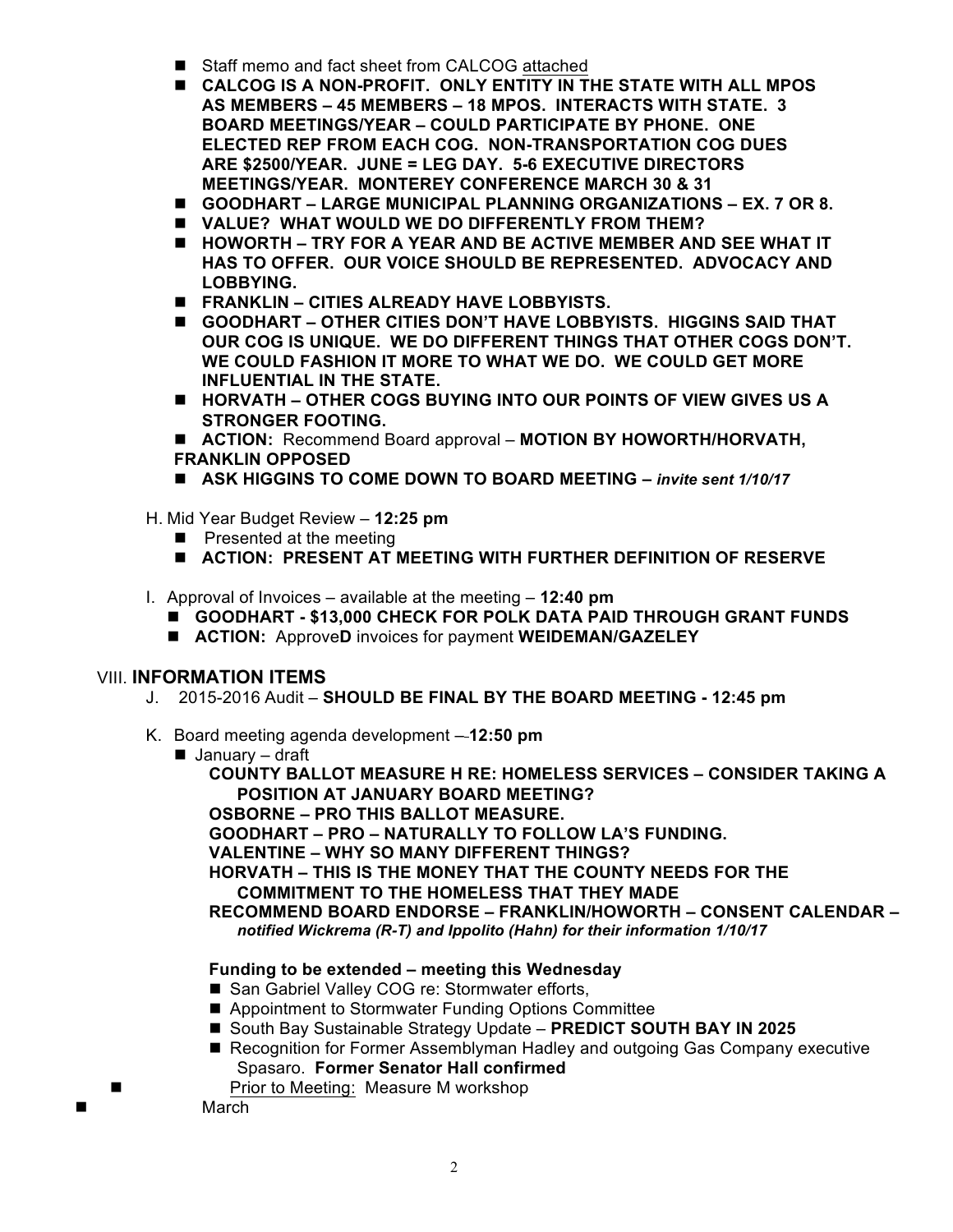- Presentation on the "Los Angeles County Bioscience Industry Cluster Development Implementation Plan" - David Riccitiello and Doug Cohen from the Community Development Commission
- $\blacksquare$  Prior to Meeting: LA Impact workshop narcotics trends and law enforcement concerns
	- **i. HORVATH – MORE INFORMATION, BRING THIS TO FEBRUARY STEERING COMMITTEE**
	- **ii. GOODHART – ASK CITY MANAGERS FOR FEEDBACK**
	- **iii. FRANKLIN – ICA SEMINAR WILL FOCUS ON POLICE ISSUES. HOW IS THIS DIFFERENT?**
- April Broadband report; work program for 2017-2018, and dues for the coming year
- $M = M$ ay 2017-2018 budget presentation
- $\blacksquare$  June 2017-2018 budget adoption and election of officers
- **n** Possible future presentation topics
	- President, Cal State, Dominguez Hills
	- n **PRESIDENT OF EL CAMINO COLLEGE (OSBORNE CAN ASK) –** *sent possible dates to Osborne 1/10/17*
- L. General Assembly **1:00 pm**
	- Sponsorships as of **1/6/17 \$52,250 in cash; in kind \$8,413**
	- Program draft attached **NO MIKE JENKINS**
	- PUBLICITY GENERIC LETTER GOING OUT TO BOARD MEMBERS AND CITY **MANAGERS FOR THEM TO SEND TO COMMISSIONS, COMMITTEES, ETC.**

M.Transportation Issues – **1:05 pm**

- Meeting re: Metro Board Composition Change Proposals Kurt Weideman GARCETTI **COULDN'T ATTEND SO MEETING CANCELLED.**
- $\blacksquare$  Measure M update
	- Advisory Council composition changed to add one non-elected official representative for each COG – **WEIDEMAN/GOODHART – BACHARACH/LANTZ ROBLES LETTER RE: METRO LABOR AGREEMENT – yellow in packet**
- NEW METRO BOARD MEMBER DIANE DUBOIS REPRESENTING GATEWAY **COG DID NOT RUN FOR RE-ELECTION TO THE METRO BOARD. ROBERT GARCIA IS THE NEW GATEWAY COG REP ON METRO**
- n **DISCUSSED METRO BOARD MEMBER COMMITTEE ASSIGNMENTS – JANUARY TO JULY**

N. Progress on Special Purpose Grants **1:15 pm**

- EV Charging and Multi-Unit Dwellings CEC **MUNICIPAL READINESS WS E REPORT ON DECEMBER 13 SCAG MEETING**
- Microgrid Project in Carson CEC **ON LIFE SUPPORT; REACH OUT TO CARSON**
- $\blacksquare$  Anaerbic Digestors to Electricity CEC
- O. CCA Report Christian Horvath **1:20 pm MEETING HERE LAST MONTH. DRAFT JPA DOCUMENT. IF YOUR CITY ONE OF ORIGINAL 14, THEN YOU SHOULD GET IT ON THE AGENDA AND HAVE YOUR CITY ATTORNEY REVIEW THE DOCUMENT. SPEAKER FROM SOUTH BAY CLEAN POWER WOULD BE AVAILABLE FOR UPDATE RE: WITH COUNTY AND SOUTH BAY CLEAN POWER.**
- P. **LEGISLATIVE BREAKFAST & AFTER MEETING WITH JANICE HAHN – CHRISTIAN, AMY, JIM GOODHART, KURT, OLIVIA – STAYING FOR HAHN MEETING – LET PEOPLE KNOW WHO WILL BE AT THE BREAKFAST ABOUT THE HAHN**

**MEETING –** *notice sent to those that RSVPed members re: Hahn meeting 1/10/17*